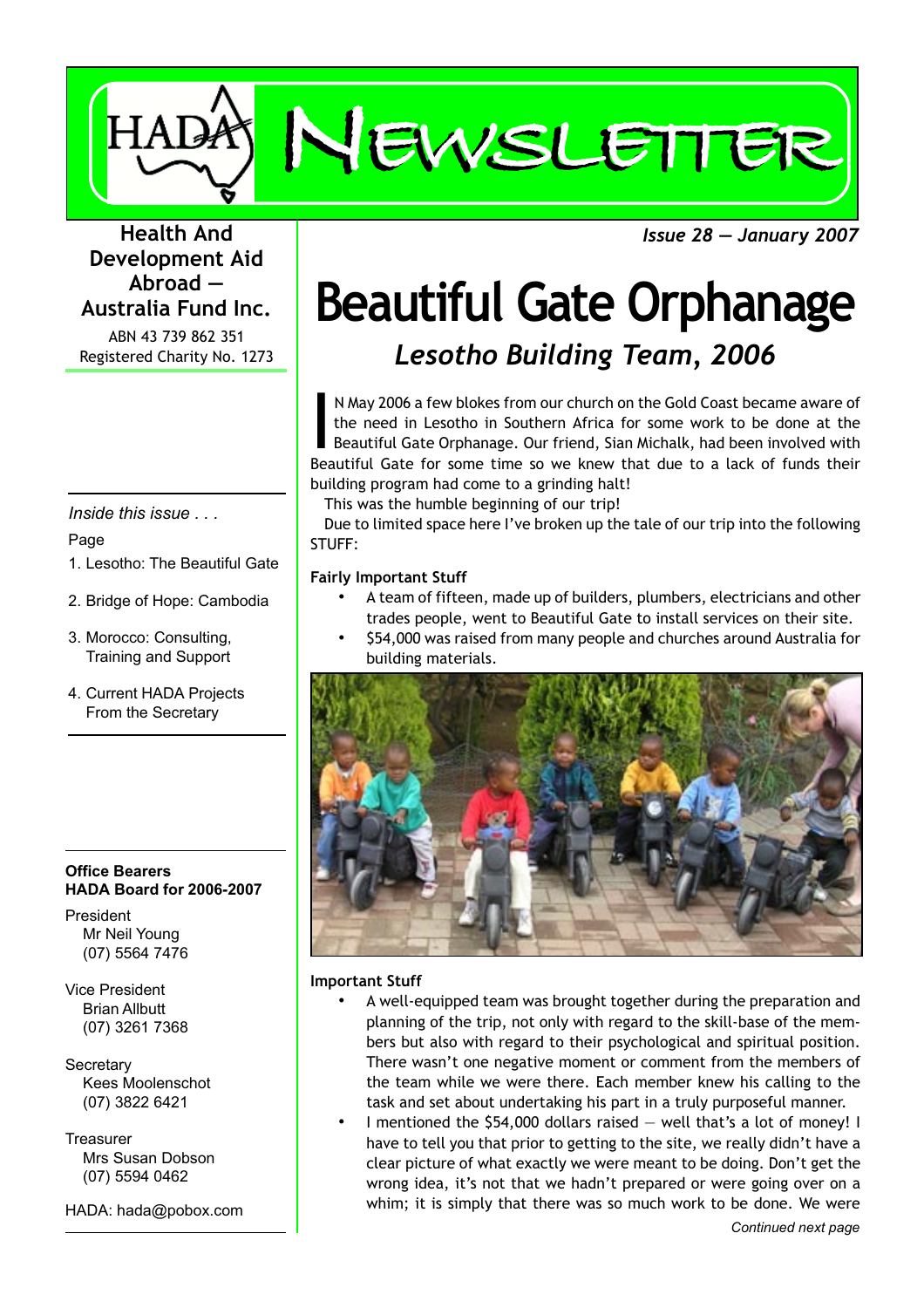unclear on exactly what part of the work we were to be doing. The moment we walked onto the site it all became crystal clear! We were there to install the water supply, sewer, elec-

trical and telephone services. Remember the \$54,000! After the situation was assessed and we had a chance to quantify the job, we were able to determine the cost. Guess what! It came to \$53,850! We had \$150 left in the kitty. Tell me that's not a miracle!



#### **Really, Really Essentially Important Stuff**

- What a wonderful work the people of Beautiful Gate do! When we arrived, there were twenty-four kids. While we were there, four were adopted out, one died and a 1-day-old boy was brought in.
- Everyone on the team had the opportunity to spend time at the Beautiful Gate house with the kids, as they played during the morning. What an experience; you look at some of these beautiful smiling African children, full of life

and joy and know that if it wasn't for the work of Beautiful Gate some of the lives would have been lost.

The team at Beautiful Gate is inspirational. Their

dedication and commitment to what they have been called to is challenging to say the least.

Well, it's hard to sum it all up in a short piece such as this. I hope you get a little of what we experienced. At the end of the day

- It's not about us
- It's not about the money raised
- It's not about our church or the others that supported us
- It's not about what was done in our own lives.
- It's about the lives of the wonderful little children at Beautiful Gate.

Our prayer is that they will come to respond and grow personally through their second chance at life provided by the people and work of the Beautiful Gate ministry.

Many thanks go to HADA for facilitating the tax deductibility of the donations and for helping make the trip a resounding success.

I I from a sunny Sunday afternoon in Phnom Penh!

It happened two weeks ago . . . Full time staff and volunteers met up to celebrate the first anniversary of the Bridge of Hope ministry. It was a time to celebrate together, for more than forty-three boys and girls, who in the last twelve months, have crossed over into a better life. We are thankful that:

- ◆ Deurn, a 13-year-old orphan boy is enjoying a new life at a shelter and attending school.
- ♦ A 7-year-old HIV positive orphan girl and her 13-year-old brother are both in the care of an orphanage in Phnom Penh.
- Makara, a 4-year-old boy and his mother, both HIV positive, who we found living on the streets, are now in a safe place.
- Soka and Sampo, two siblings, 7 and 10 years of age, whose mother died, are being helped with housing and schooling.
- An 18-year-old orphan girl collecting rubbish on the streets is now settled at White Lotus, a

centre for girls. She is following a vocational training course.

A family (both parents and one of their children are HIV positive) was given a small house by another organization. They are daily helped with food and the children attend a nearby school.

# **Bridge of Hope!**  *Cambodia*

- ♦ A 16 year old boy, after three years on the streets, is now settled in an orphanage in Phnom Penh.
- ♦ A 3-year-old girl, abducted from her mother and about to be sold, was rescued with the help of two other agencies and the anti-trafficking police. She is now safe in a foster home.
- ♦ Tamau, an 8-year-old boy, was found sick on the streets and taken to hospital for treatment. We are still following him up.
- Two small children from a very



poor family are regularly attending a private kindergarten.

♦ A 12-year-old boy from a very abusing family is now doing well in an orphanage in the province of Kompong Speu.

There are also others who have moved into a better life.

Please continue to support us for the many children the Bridge of Hope team is in touch with now. They have started walking on the Bridge. The progress at times can be slow.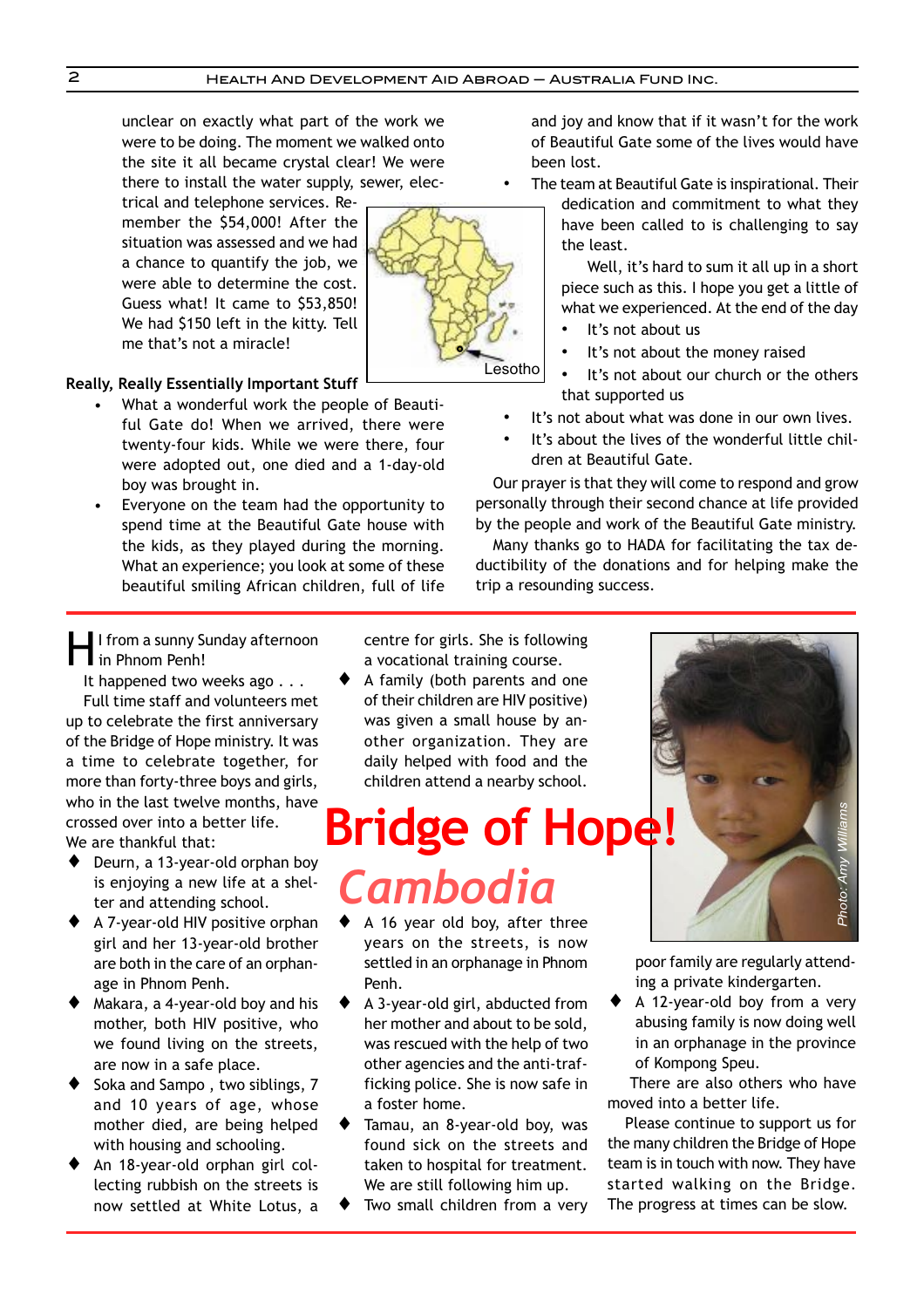# **Morocco:** *Consulting, Training* **Morocco:**  *and Service*

AST year we submitted a project to HADA and are now very grateful to have received financial support for it.

The aim of this project, in the east of Morocco, is to train families who have a child suffering from Cerebral Palsy, on how to best help them in their homes. The child will then be better supported and stimulated in his or her development. Basic physical exercises will be taught in order to prevent the contraction of muscles and the deformation of bones (due to lack of correct movement). Discussions about the place of the child in their family will also be held, to help the family to have a more positive view of their child. Some specialised equipment will be supplied to families when necessary.

We normally work in a centre where parents bring their children. This center is run by a local charity orga-

nization we have partnered with since 2003. About fifty children with Cerebral Palsy are receiving 45 minutes of treatment twice a week. Some parents won't (or can't) come to the center and we realised that they would be able to receive help in their homes. We tested the response of the population to the idea of home visits in order to evaluate the feasibility of a communitybased approach. The result was encouraging.

However, our project has not advanced as quickly as



we had hoped, as is often the way here. A well-trained Moroccan therapist suddenly moved abroad  $-$  we lost somebody very valuable. She had been chosen to carry out the home visits. We are also waiting on permission from the local authorities so that we can move ahead with the pro-

**Morocco** 

gram at full speed. It is clear that we need to allow more time in this context.



Still, we are very busy  $\ldots$ 

Jeanne-Marie will train some ladies who know very little about special needs, anatomy, physiotherapy, psychology etc. After three months, three of them will work under the supervision of experienced workers in the existing center and four others will go back to their home town to a new center; they will get a monthly follow-up visit from us for at least one year.

So, we'll do our best to start the home-visits during the spring, when fields are green and ready to be harvested!

#### **Please advise where you prefer your gift to be sent:**

1. HADA general fund and not tax deductible.

- 2. Tax deductible for the following:
- distribution where it is most needed
- a particular project
- a particular person working in the project.

#### **HADA: hada@pobox.com**

All gifts are forwarded in their entirety, less bank charges, to the projects designated.